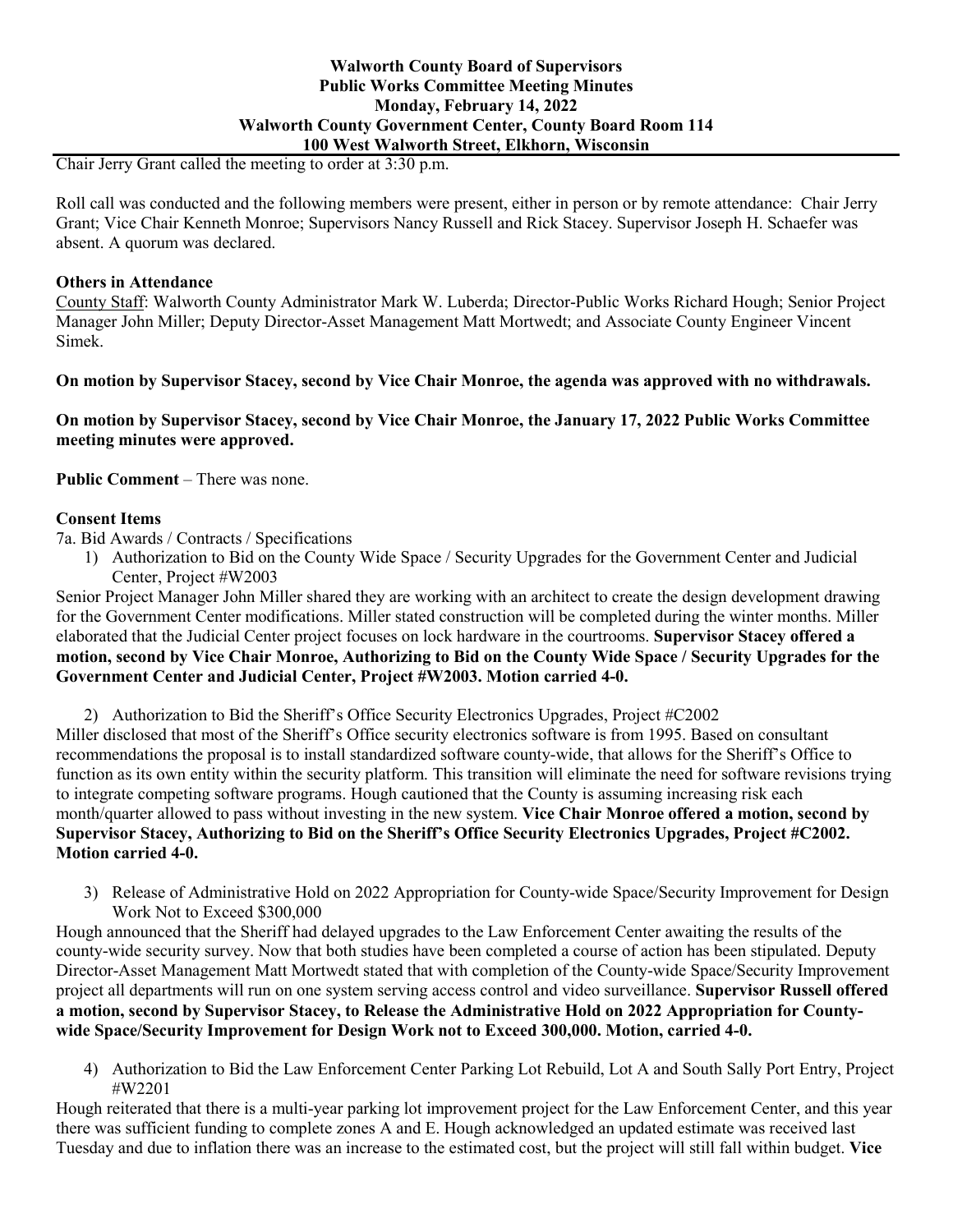Walworth County Board of Supervisors February 14, 2022 Public Works Committee Meeting Minutes Page 2 of 3

**Chair Monroe offered a motion, second by Supervisor Stacey, Authorizing to Bid the Law Enforcement Center Parking Lot Rebuild, Lot A and South Sally Port Entry, Project #W2201.** Discussion ensued relative to increased cost due to inflation. **Motion carried 4-0.**

5) Authorization to Bid the Government Center Exterior Evaluation, Project #W2122 Hough stated the Facilities Study identified areas of concern at the Government Center, including loose panels on the exterior of the building. Associate Engineer Vincent Simek informed that the contractor is confident they will be able to repair the panels without removal. **Supervisor Stacey offered a motion, second by Supervisor Russell, Authorizing to Bid the Government Center Exterior Evaluation, Project #W2122. Motion carried 4-0.**

6) Authorization to Bid the CTH B Reconditioning, Project #22-001

Hough divulged that citizens voiced concerns with the reconditioning project at the public informational meeting, which led to changes in design. Hough declared this is the optimal time to present to contractors for bid, as they are planning spring and summer projects now. **Supervisor Stacey offered a motion, second by Vice Chair Monroe, Authorizing to Bid the CTH B Reconditioning, Project #22-001. Motion carried 4-0.**

7b. Reports

1) Construction & Project Management Report - February 2022 Hough summarized his Memorandum (Pages 13-14); highlighting:

- − A/E Master Service Agreement Transportation
- − Technical Highway Survey
- − Key Management System Challenges
- − Strategic Project Phase
- − Change Order to Sheriff Office Fitness Room Alterations

# **New Business**

8a. Final Pay request to Payne & Dolan for \$115,257.33 on the CTH-U Project 200UI and 200U2 Hough stated this project was partially funded with the Local Roads Improvement Program (LRIP.) **Supervisor Stacey offered a motion, second by Vice Chair Monroe, to approve the Final Pay request to Payne & Dolan. Motion carried 4-0.**

8b. Resolution \*\*-03/22 Adopting the Revised Parking Lot Map for the Government Center Created by Section 66-156(2) of the Walworth County Code of Ordinances

Hough stated county ordinance requires a new map detail whenever changes are made to a parking lot. Hough shared in order to accommodate the public entering solely through the center doors of the building, the handicapped stalls on the east end of the lot will be moved to the center. **Vice Chair Monroe offered a motion, second by Supervisor Stacey, to approve the resolution Adopting the Revised Parking Lot Map for the Government Center Created by Section 66- 156(2) of the Walworth County Code of Ordinances. Motion carried 4-0.**

8c. Ordinance \*\*-03/22 Amending Sections 17-3, 17-7, 17-20, and 17-116 of the Walworth County Code of Ordinances Relating to Highway Commissioner Authorities

Hough shared that in collaboration with Corporation Counsel, Finance, and Purchasing, the amendments to the ordinance capture the state provided authorities for the Highway Commissioner based on local government structure. Hough identified two added definitions: "What is a highway improvement" and "What is highway maintenance"; and noted some procedures that formerly required a vote by the Public Works Committee will now be shared as reports. Hough pointed out a shift in contracted authority from the Finance Director to the County Highway Commissioner. **Supervisor Russell offered a motion, second by Supervisor Stacey, to approve the ordinance Amending Sections 17-3, 17-7, 17-20, and 17-116 of the Walworth County Code of Ordinances Relating to Highway Commissioner Authorities. Motion carried 4-0.**